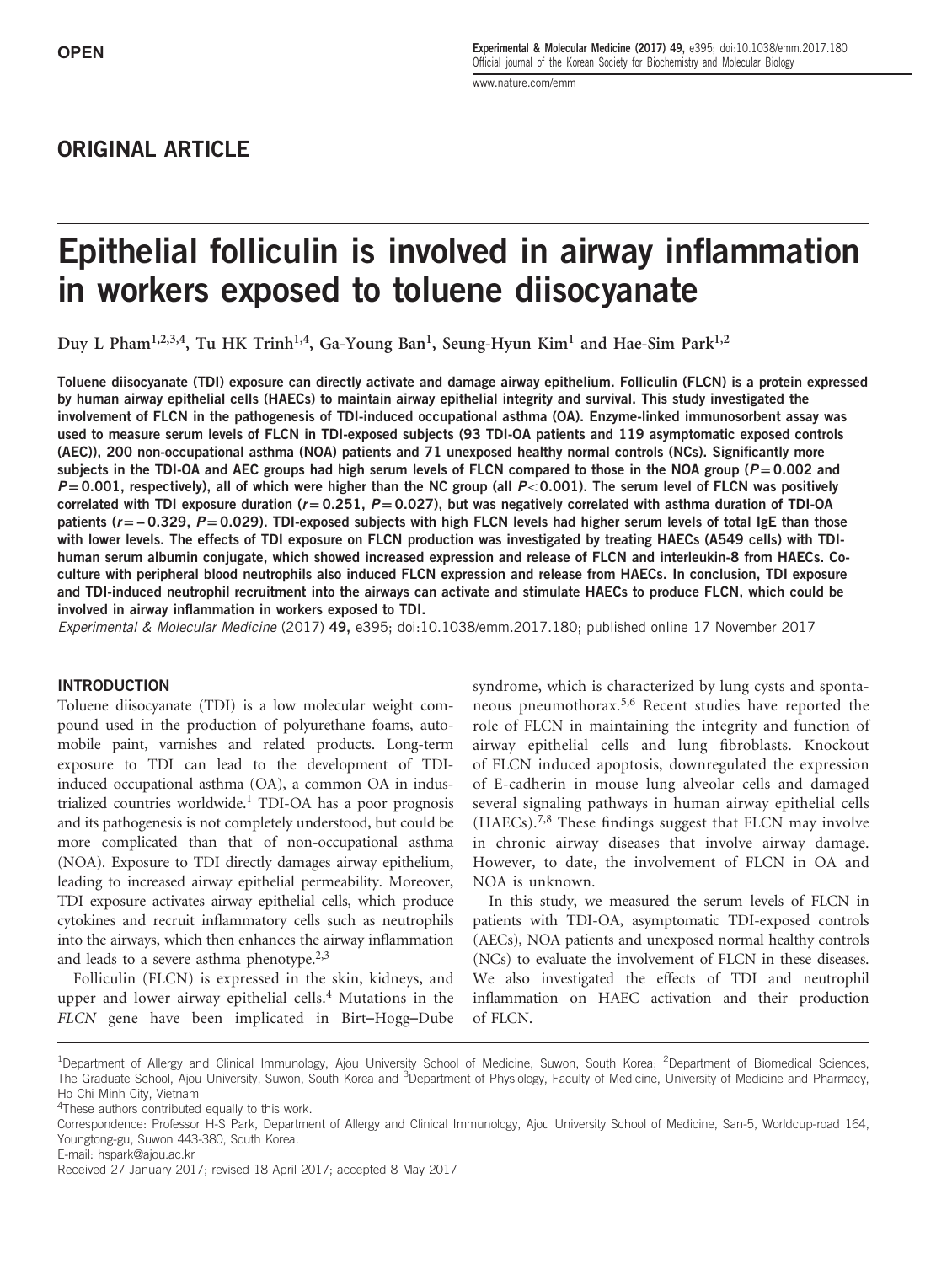# MATERIALS AND METHODS

#### Subject recruitment

We recruited 212 TDI-exposed workers (including 93 TDI-OA patients and 119 AECs), 200 NOA patients and 71 NCs from Ajou University Medical Center (Suwon, South Korea). TDI-OA was diagnosed by a positive response to a TDI bronchoprovocation test, as previously described[.9](#page-5-0) A diagnosis of Birt–Hogg–Dube syndrome was excluded based on disease history and chest X-ray. One week before serum collection, the TDI-OA and NOA patients stopped using leukotriene modifiers and anti-inflammatory agents, including inhaled or oral corticosteroid. Serum samples were collected at the time of diagnosis and stored at − 70 °C until use. Atopy status was defined as one or more positive reactions on skin prick tests with 55 common aeroallergens (Bencard, Bradford, UK).<sup>[9](#page-5-0)</sup> All of the study subjects provided written informed consent. The study was approved by the Institutional Review Board of Ajou University Medical Center.

# Detection of serum-specific IgG and sIgE antibodies to TDIhuman serum albumin conjugate by enzyme-linked immunosorbent assay

Vapor-type TDI-human serum albumin (TDI-HSA) and mock-HSA conjugates were kindly provided by Dr Adam Wisnewski (Yale University, New Haven, CT, USA). Serum-specific IgG (sIgG) and serum-specific (sIgE) antibodies to TDI-HSA were detected using a homemade enzyme-linked immunosorbent assay (ELISA), as previously described[.9](#page-5-0),[10](#page-5-0)

#### ELISA to measure serum levels of FLCN and interleukin-8

Commercial ELISA kits were used to measure the serum levels of FLCN (CUSABIO Biotech, Wuhan, Hubei Province, China) and interleukin-8 (IL-8) (Endogen, Woburn, MA, USA), as well as the levels in cell culture supernatants, following the manufacturer's protocols.

#### Isolation of peripheral blood neutrophils

Blood samples were collected from healthy donors into BD Vacutainer tubes containing acid citrate dextrose solution (BD Biosciences, Franklin Lakes, NJ, USA), stored at room temperature (RT), and were processed within 2 h of collection. Peripheral blood neutrophils (PBNs) were isolated by gradient centrifugation on Lymphoprep solution (Axis-Shield, Oslo, Norway), followed by sedimentation in Hank's balanced salt solution buffer containing 2% dextran (Polysciences, Warrington, PA, USA), as previously described.<sup>11</sup> Cell viability  $(>98%)$  was assessed by trypan blue staining. Cell purity  $(>95%)$  was assessed by hematoxylin and eosin (H&E) staining and flow cytometry using CD68 and CD11b expression.

#### HAEC culture and treatment

A human lung carcinoma cell line (A549) was purchased from the American Type Culture Collection (Manassas, VA, USA) and cultured in RPMI-1640 medium supplemented with 10% fetal bovine serum, 100 U ml<sup>-1</sup> penicillin G sodium and 100 μg ml<sup>-1</sup> streptomycin sulfate (all from Gibco, Grand Island, NY, USA). Cells were maintained at 37 °C with 5%  $CO<sub>2</sub>$  in humidified air. Cells ( $2 \times 10^5$ ) were seeded onto each well of a 12-well plate (TPP, Trasadingen, Switzerland) and treated with 2–200 μg ml TDI-HSA in serum-free RMPI-1640 medium. Mock-HSA conjugate was used as a control (data not shown). In co-culture experiments, different numbers of PBNs were added onto A549 cells in serum-free medium. After a 24 h incubation, the supernatant was collected, and the cells were lysed in a

radioimmunoprecipitation assay buffer and stored at − 70 °C for further experiments.

# Western blotting to detect FLCN

The proteins (30 μg) from A549 cell lysates were loaded onto 10% SDS-polyacrylamide gels and transferred to polyvinylidene difluoride membranes (Bio-Rad, Hercules, CA, USA). After blocking in 5% skim milk (Sigma, St Louis, MO, USA) in PBS containing 0.05% Tween 20 (PBS-T) for 1 h at RT, the membranes were incubated with rabbit anti-human FLCN antibody (Cell Signaling, Minneapolis, MN, USA) overnight at 4 °C. Then the membranes were washed three times with PBS-T for 10 min each, and incubated with the appropriate secondary antibody for 1 h at RT. The membranes were blotted with anti-beta actin as a loading control. Signals were detected using ECL Plus Western Blotting Detection Reagents (GE Healthcare, Little Chalfont, UK). The intensity of bands was analyzed using a gel doc system (Bio-Rad).

#### Statistical analysis

The serum levels of FLCN in the study subjects were log-transformed before statistical analysis to establish a normal distribution. Data for continuous variables were compared using the Student's t-test or Mann–Whitney U-test; Pearson's  $\chi^2$  or Fisher's exact tests were used for categorical variables. Statistical correlations were analyzed using Pearson's coefficient or Spearman's rank coefficient. All of the statistical analyses were performed with SPSS ver. 22.0 (SPSS, Chicago, IL, USA). P values  $< 0.05$  were considered statistically significant. GraphPad Prism 5.0 (GraphPad, San Diego, CA, USA) was used for graphs, with values presented as the mean $\pm$  standard deviation (s.d.) of at least three independent experiments.

## RESULTS

## Clinical characteristic of the study subjects

Females predominated in the NOA (60.0%) and NC (60.6%) groups, whereas males predominated in the TDI-OA (69.9%) and AEC (68.1%) groups [\(Table 1](#page-2-0)). The duration of TDI exposure of TDI-OA patients  $(6.19 \pm 4.3 \text{ years})$  was significantly shorter than that of AEC group  $(12.05 \pm 8.2)$  years,  $P=0.003$ ). The prevalence of sIgG and sIgE antibodies against TDI-HSA in the TDI-OA group was significantly higher than that in the AEC group (23.8% vs 5.9% and 23.5% vs 1.7%, respectively; both  $P < 0.001$ ). No differences in serum levels of total IgE or asthma duration were observed between the TDI-OA and NOA groups.

# Elevated serum levels of FLCN in TDI-exposed subjects and NOA patients

We log-transformed the serum level of FLCN to correct its skewed distribution. Serum levels of FLCN ([Figure 1a\)](#page-2-0) of the TDI-OA  $(1.57 \pm 0.31)$ , AEC  $(1.64 \pm 0.31)$  and NOA  $(1.50 \pm 0.24)$  groups were all significantly higher than those of the NC group  $(1.31 \pm 0.21,$  all  $P<0.001$ ). The serum levels of FLCN in both the TDI-OA and AEC groups were significantly higher than those in the NOA group ( $P = 0.038$ ) and  $P < 0.001$ , respectively). We classified the study subjects into two groups with high (FLCN-high) and low (FLCNlow) serum levels of FLCN using a cutoff value (1.75) calculated as the mean plus two s.d.'s of the serum level of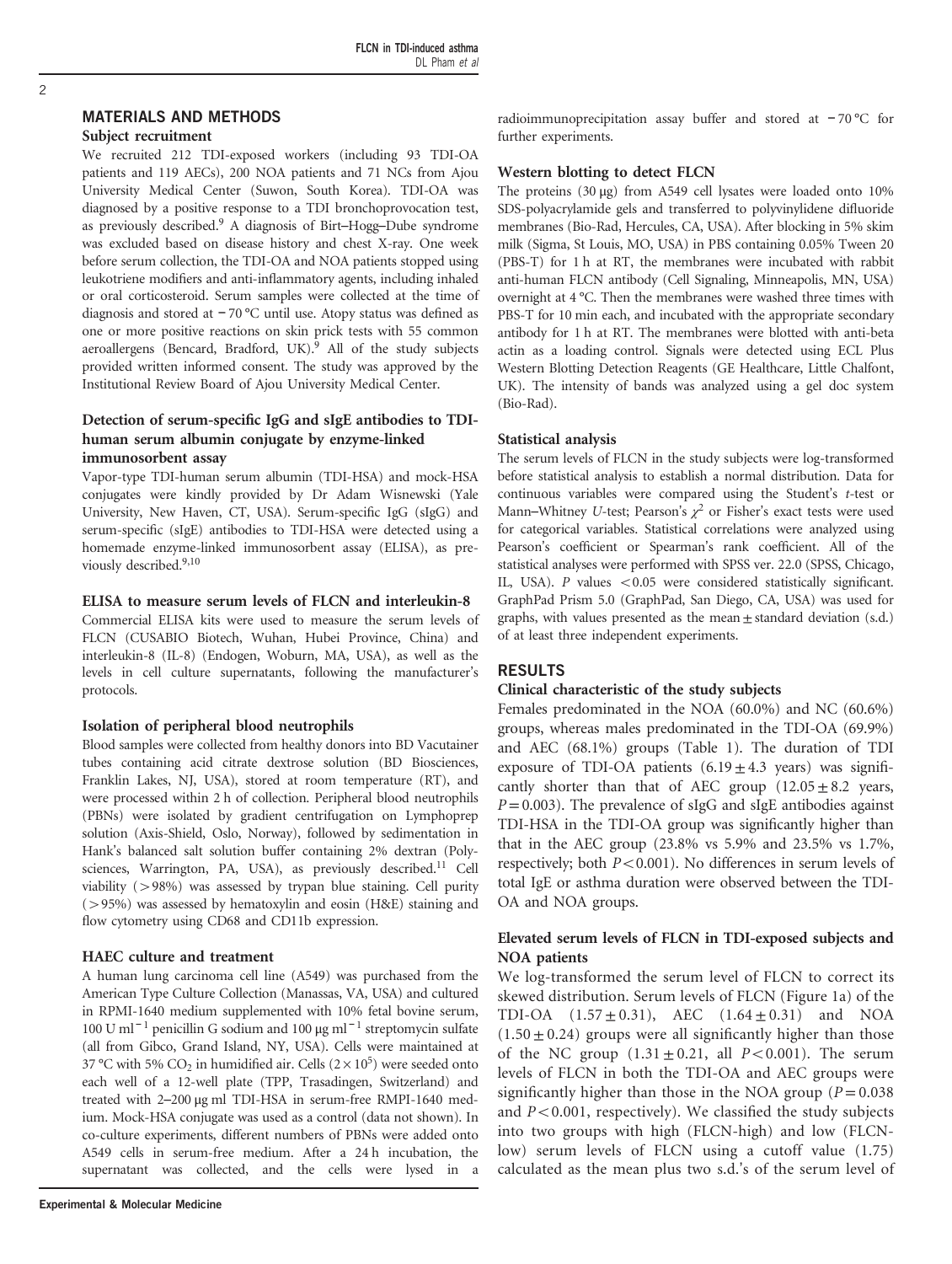|                                                         |                      |                 |                                                    |                  | P-value          |                  |                  |               |
|---------------------------------------------------------|----------------------|-----------------|----------------------------------------------------|------------------|------------------|------------------|------------------|---------------|
|                                                         | TDI-OA<br>$(n = 93)$ | $AEC (n = 119)$ | $NOA (n = 200)$                                    | $NC (n = 71)$    | TDI-OA vs<br>AEC | TDI-OA vs<br>NOA | TDI-OA vs<br>NC. | AEC vs<br>NC. |
| Age <sup>a</sup>                                        | $42.8 \pm 10.5$      | $40.57 + 8.7$   | $44.66 + 15.8$                                     | $39.75 \pm 14.0$ | 0.122            | 0.280            | 0.073            | 0.366         |
| Sex (female) <sup>b</sup>                               | 28(30.1)             | 38 (31.9)       | 120 (60.0)                                         | 43 (60.6)        | 0.776            | < 0.001          | < 0.001          | < 0.001       |
| Atopv <sup>b</sup>                                      | 38/77 (49.35)        | <b>NA</b>       | 89/186 (47.8)                                      | <b>NA</b>        | <b>NA</b>        | 0.945            | <b>NA</b>        | <b>NA</b>     |
| $FEV1$ (% predicted) <sup>a</sup>                       | $84.7 \pm 21.78$     | $90.17 + 20.24$ | $89.29 + 20.78$                                    | NA               | 0.476            | 0.100            | <b>NA</b>        | <b>NA</b>     |
| MchPC <sub>20</sub> (mg ml <sup>-1</sup> ) <sup>a</sup> | $7.04 + 13.39$       | $7.94 + 9.35$   | $12.42 \pm 12.04$                                  | <b>NA</b>        | 0.266            | < 0.001          | <b>NA</b>        | <b>NA</b>     |
| Serum total IgE (IU $1^{-1}$ ) <sup>a</sup>             |                      |                 | $327.2 + 497.9$ $231.05 + 618.9$ $409.75 + 719.16$ | <b>NA</b>        | 0.097            | 0.294            | <b>NA</b>        | <b>NA</b>     |
| TDI exposure duration (years) <sup>a</sup>              | $6.19 \pm 4.3$       | $12.05 + 8.2$   | <b>NA</b>                                          | <b>NA</b>        | 0.003            | NA.              | <b>NA</b>        | <b>NA</b>     |
| Asthma duration (years) <sup>a</sup>                    | $6.68 \pm 4.11$      | <b>NA</b>       | $7.2 \pm 6.58$                                     | <b>NA</b>        | <b>NA</b>        | 0.619            | <b>NA</b>        | <b>NA</b>     |
| slgG to TDI-HSA <sup>b</sup>                            | 19/80 (23.8)         | 7/119(5.9)      | <b>NA</b>                                          | <b>NA</b>        | < 0.001          | NA.              | <b>NA</b>        | <b>NA</b>     |
| slgE to TDI-HSA <sup>b</sup>                            | 19/81 (23.5)         | 2/119(1.7)      | <b>NA</b>                                          | <b>NA</b>        | < 0.001          | <b>NA</b>        | <b>NA</b>        | <b>NA</b>     |
|                                                         |                      |                 |                                                    |                  |                  |                  |                  |               |

# <span id="page-2-0"></span>Table 1 Clinical characteristic of the study subjects

Abbreviations: AEC, asymptomatic TDI-exposed control; FEV1, forced expiratory volume in 1 s; MchPC20, concentration of methacholine required to produce a 20% decrease in FEV1; NA, not available; NC, normal healthy control; NOA, non-occupational adult asthma; sIgG and sIgE, serum-specific IgG and IgE antibody; TDI-HSA,

toluene diisocyanate-human serum albumin conjugate; TDI-OA, TDI-induced occupational asthma.<br><sup>a</sup>Data are shown as the mean + s.d., P-value obtained with the Mann-Whitney U-test.

 $b$ Data are shown as the prevalence (%), P-value obtained with the  $\chi^2$  test.

Bold numbers indicate statistically significant values.



Figure 1 Comparison of serum FLCN levels among the four study groups (a) and among the TDI-exposed subjects (including TDI-OA and AEC groups), NOA and NC groups (b). Dot plots show the log-transformed serum FLCN level. Horizontal dashed lines indicate the cutoff value, and horizontal solid lines in the middle of the dot plots indicate the mean value of each group. The P-value was obtained using Fisher's exact test to compare the prevalence of subjects with high serum FLCN levels (%) among the indicated groups. AEC, asymptomatic TDI-exposed controls; FLCN, folliculin; NC, normal healthy controls; NOA, non-occupational adult asthma; TDI-OA, TDI-induced occupational asthma.

FLCN of the NC group. The prevalence of FLCN-high subjects in the TDI-OA (33.3%) and AEC (38.7%) groups did not significantly differ  $(P = 0.473)$ , whereas both were significantly higher than the NOA group (16.5%,  $P = 0.002$ ) vs TDI-OA and  $P<0.001$  vs AEC). The prevalence of FLCNhigh subjects in the NC group (4.2%) was significantly lower than that in the other three groups  $(P<0.001$  for all). Consequently, TDI-exposed subjects (including TDI-OA and AEC subjects) had significantly higher serum levels of FLCN  $(1.61 \pm 0.31)$  and significantly higher prevalence of FLCNhigh subjects (36.3%) than the NOA and NC groups (all  $P < 0.001$ , Figure 1b).

# Associations of serum levels of FLCN with clinical parameters

We observed that the serum levels of FLCN were positively correlated with TDI-exposure duration  $(r=0.251, P=0.027,$ [Figure 2a](#page-3-0)), but were negatively correlated with asthma duration of the TDI-OA patients  $(r=-0.329, P=0.029,$  [Figure 2b](#page-3-0)). Nevertheless, no significant correlation between serum levels of FLCN and asthma duration of NOA group was noted  $(r=-0.182, P=0.295)$ . The TDI-exposed FLCN-high subjects were also significantly older  $(P=0.029)$  and had higher serum levels of total IgE  $(P=0.021)$  than the FLCN-low subgroup [\(Table 2\)](#page-3-0). No associations of serum levels of FLCN with the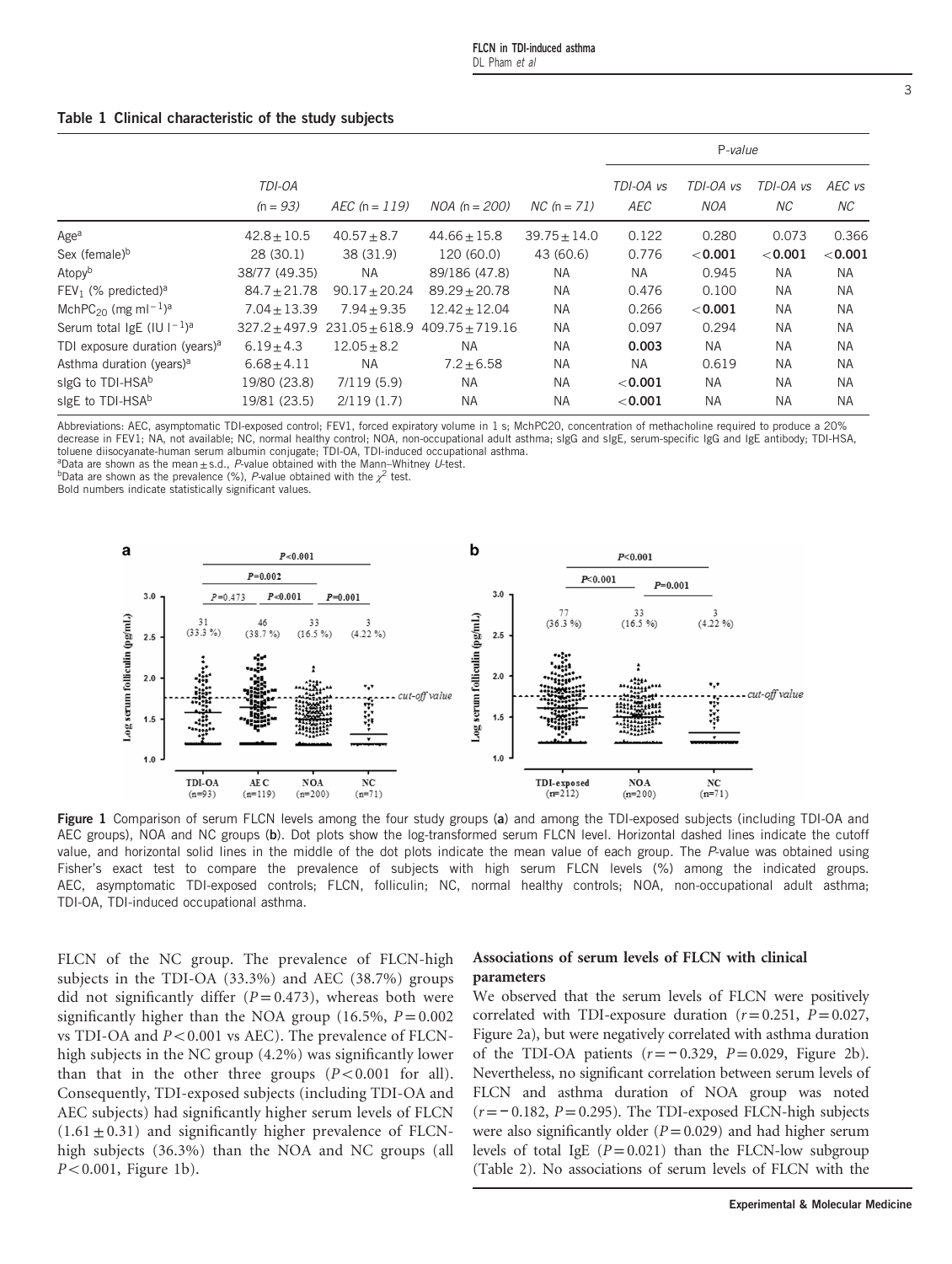<span id="page-3-0"></span>

Figure 2 Correlation of serum FLCN level with TDI exposure duration in TDI-exposed subjects (a) and disease duration of TDI-OA patients (b). Spearman's rank coefficient was applied for the test. FLCN, folliculin; TDI, toluene diisocyanate; TDI-OA, TDI-induced occupational asthma.

Table 2 Comparison of the clinical and immunological features according to the level of serum FLCN in TDI-exposed subjects

|                                           | Serum FLCN level    |                                       |         |
|-------------------------------------------|---------------------|---------------------------------------|---------|
|                                           | High $(n = 77)$     | Low $(n = 135)$                       | P-value |
| Age (years) <sup>a</sup>                  | $43.55 \pm 9.75/75$ | $40.38 + 9.24/133$                    | 0.029   |
| Atopyb                                    | 16/24 (66.7)        | 24/54 (44.4)                          | 0.088   |
| Sex (female) <sup>b</sup>                 | 20/77 (26.0)        | 46/135 (34.1)                         | 0.280   |
| Asthma duration (years) <sup>a</sup>      | $5.92 + 4.03/12$    | $6.97 + 4.16/32$                      | 0.524   |
| FEV1 (% predicted) <sup>a</sup>           | $81.06 + 15.85/22$  | $87.79 + 23.49/47$                    | 0.168   |
| MchPC20 (mg m $I^{-1}$ ) <sup>a</sup>     | $6.27 + 11.76/23$   | $7.53 + 13.36/56$                     | 0.791   |
| Serum total IgE<br>$(10 \text{ m} - 1)^a$ |                     | $410.5 + 723.9/40$ $241.3 + 401.2/78$ | 0.021   |
| Serum sigG to TDI-HSA <sup>b</sup>        | 6/71(8.5)           | 20/128 (15.6)                         | 0.190   |
| Serum sigE to TDI-HSA <sup>b</sup>        | 8/72 (11.1)         | 13/128 (10.2)                         | 0.815   |
| Serum IL-8 (pg m $I^{-1}$ ) <sup>a</sup>  | $48.06 + 72.89/69$  | $58.9 + 139.1/127$                    | 0.777   |

Abbreviations: FEV1, forced expiratory volume in 1 s; IL-8, interleukin 8;

MchPC20, concentration of methacholine required to produce a 20% decrease in FEV1; sIgG and sIgE, serum-specific IgG and IgE antibody; TDI-HSA, toluene diisocyanate-human serum albumin conjugate

aData are shown as the mean  $\pm$  s.d., P-value obtained with the Mann–Whitney U-test.

bData are shown as the prevalence (%), P-value obtained with the  $\chi^2$  test. Bold numbers indicate statistically significant values.

prevalence of serum sIgE or sIgG to TDI-HSA or serum levels of IL-8 were observed.

Effect of TDI exposure on FLCN production from HAECs When A549 cells were treated with 2–200 μg ml<sup>-1</sup> TDI-HSA conjugate, TDI-HSA dose-dependently increased both the intracellular expression [\(Figure 3a](#page-4-0)) and extracellular release ([Figure 3b](#page-4-0)) of FLCN compared to mock-HSA treatment. TDI-HSA also induced IL-8 production from A549 cells in a dose-dependent manner [\(Figure 3c\)](#page-4-0), which was strongly correlated with the FLCN level released from those cells  $(r=0.779, P=0.003,$  [Figure 3d\)](#page-4-0). TDI-HSA did not affect A549 cell viability at the tested concentrations ([Figure 3e\)](#page-4-0).

#### Neutrophils induce FLCN production from A549 cells

Neutrophilic airway inflammation contributes to TDI-OA development[.2](#page-5-0) Because TDI-HSA induced A549 cells to produce IL-8, a strong neutrophil chemoattractant, we evaluated the role of neutrophils in FLCN production by HAECs. A549 cells were co-cultured with PBNs at different cell number ratios. We observed that PBNs significantly increased both the intracellular expression [\(Figure 4a](#page-4-0)) and extracellular release ([Figure 4b](#page-4-0)) of FLCN from A549 cells in a dose-dependent manner.

#### **DISCUSSION**

Toluene diisocyanate exposure directly damaged HAECs and activated their inflammatory response, leading to airway epithelium impairment and the infiltration of inflammatory cells into the airways[.2](#page-5-0) FLCN is a protein expressed by airway epithelial cells that regulates the survival and adherence of alveolar epithelial cells.[7](#page-5-0) Recently, FLCN has been detected in the bronchial alveolar lavage fluid from asthmatic patients, suggesting a role in asthma.<sup>12</sup> Nevertheless, the function of FLCN in asthma and its involvement in TDI-OA have not been studied. This is the first study to describe increased serum levels of FLCN in TDI-exposed workers, including TDI-OA and AEC groups, as well as NOA patients compared to normal healthy subjects. We also found that TDI exposure induced the concomitant release of FLCN and IL-8 from A549 cells, which was also induced by co-culture of A549 cells with PBNs. These findings suggest the involvement of FLCN in airway inflammation in TDI-exposed subjects.

A previous study found increased FLCN secretion from compressed human bronchial epithelial cells, $12$  suggesting that FLCN is released from HAECs in asthmatic patients. Consistently, we found higher serum FLCN levels in both TDI-OA and NOA patients compared to healthy subjects, implicating FLCN in the pathogenesis of asthma. We also observed higher production of serum FLCN in TDI-OA and AEC subjects compared to the NOA and NC groups, as well as a positive correlation of serum FLCN levels with TDI-exposure duration, but not with the asthma duration of NOA patients. These findings suggest that TDI is a stronger inducer of FLCN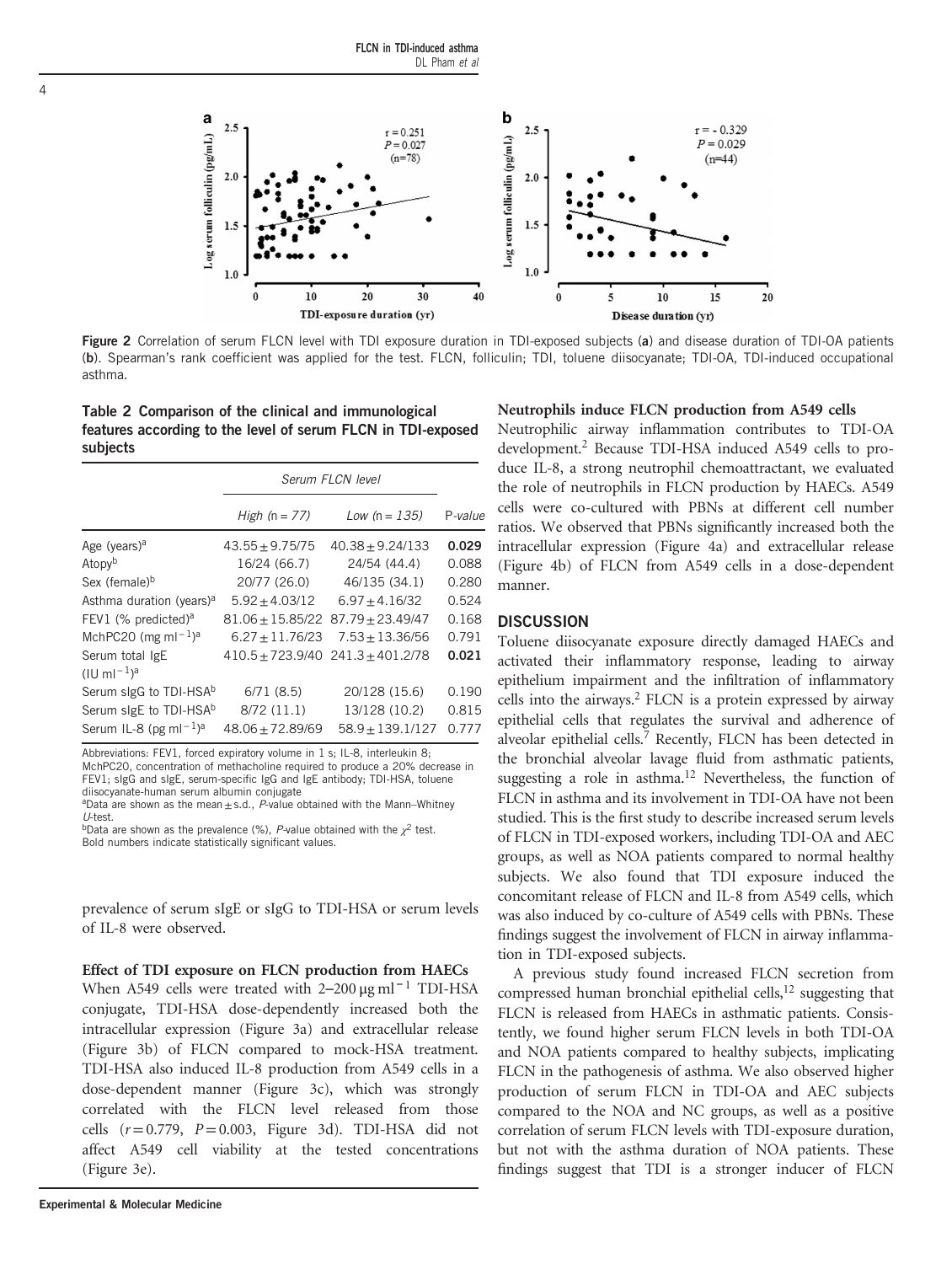FLCN in TDI-induced asthma DL Pham et al

<span id="page-4-0"></span>

Figure 3 TDI-HSA conjugate-induced FLCN and IL-8 production from A549 cells. A549 cells were treated with TDI-HSA or mock-HSA (negative control) for 24 h. (a) The intracellular expression of FLCN was evaluated by western blotting. The levels of FLCN (b) and IL-8 (c) released to the culture supernatants were evaluated by ELISA. (d) Correlation of FLCN and IL-8 levels in the culture supernatants. (e) Effect of TDI-HSA conjugate on A549 cell viability was assessed using a Cell Counting Kit 8. \* $P<0.05$ , \*\* $P<0.01$  obtained by oneway ANOVA with Bonferroni's post hoc test. FLCN, folliculin; HAS, human serum albumin; IL, interleukin; NS, not significant.



Figure 4 Peripheral blood neutrophils-induced FLCN expression and release from A549 cells. A549 cells  $(2 \times 10^5$  cells) were cocultured with peripheral blood neutrophils for 24 h. (a) Intracellular FLCN expression was evaluated by western blotting. (b) The levels of FLCN released to the culture supernatants were measured by ELISA. \* $P < 0.05$ , \*\* $P < 0.01$ , \*\*\* $P < 0.001$  vs control, obtained by one-way ANOVA with Bonferroni's post hoc test. FLCN, folliculin.

production. The role of FLCN in TDI-OA and asthma has not been investigated, although several studies have suggested that FLCN has a protective function maintaining the integrity and survival of HAECs.<sup>[7,13](#page-5-0)</sup> Moreover, serum levels of FLCN were negatively correlated with disease duration of the TDI-OA patients, which suggests that long-term airway epithelial cell damage induced by TDI could lead to the reduced production of FLCN. Overall, we speculate that increased expression or secretion of FLCN upon TDI exposure is not only a consequent response but also a protective mechanism against TDI-induced airway damage. The function of FLCN in TDI-OA and NOA remains to be investigated.

The consequences of the aging process have been implicated in innate immune responses, including HAEC dysfunction and increased neutrophils infiltrating into airways of asthmatics[.14](#page-5-0) We observed that TDI-exposed subjects who had high serum levels of FLCN were older than FLCN-low subjects, suggesting that the aging process affects FLCN production from HAECs. Moreover, airway epithelium is a barrier to the infiltration of allergens into the subepithelial layers where they interact with antigenpresenting cells, which could regulate allergen-specific antibody production[.15](#page-5-0) Therefore, the association of serum levels of FLCN and total serum levels of IgE observed in this study may be an epiphenomenon that resulted from airway damage and increased airway permeability induced by TDI exposure.

To validate our hypothesis that TDI exposure induces FLCN production from HAECs, we treated A549 cells with TDI-HSA conjugate, which dose-dependently increased both the intracellular expression and extracellular release of FLCN. Moreover, the TDI-HSA conjugate stimulated A549 cells to produce IL-8, which could be considered an activation maker of HAECs.<sup>9,16</sup> Interestingly, the extracellular FLCN levels strongly

5